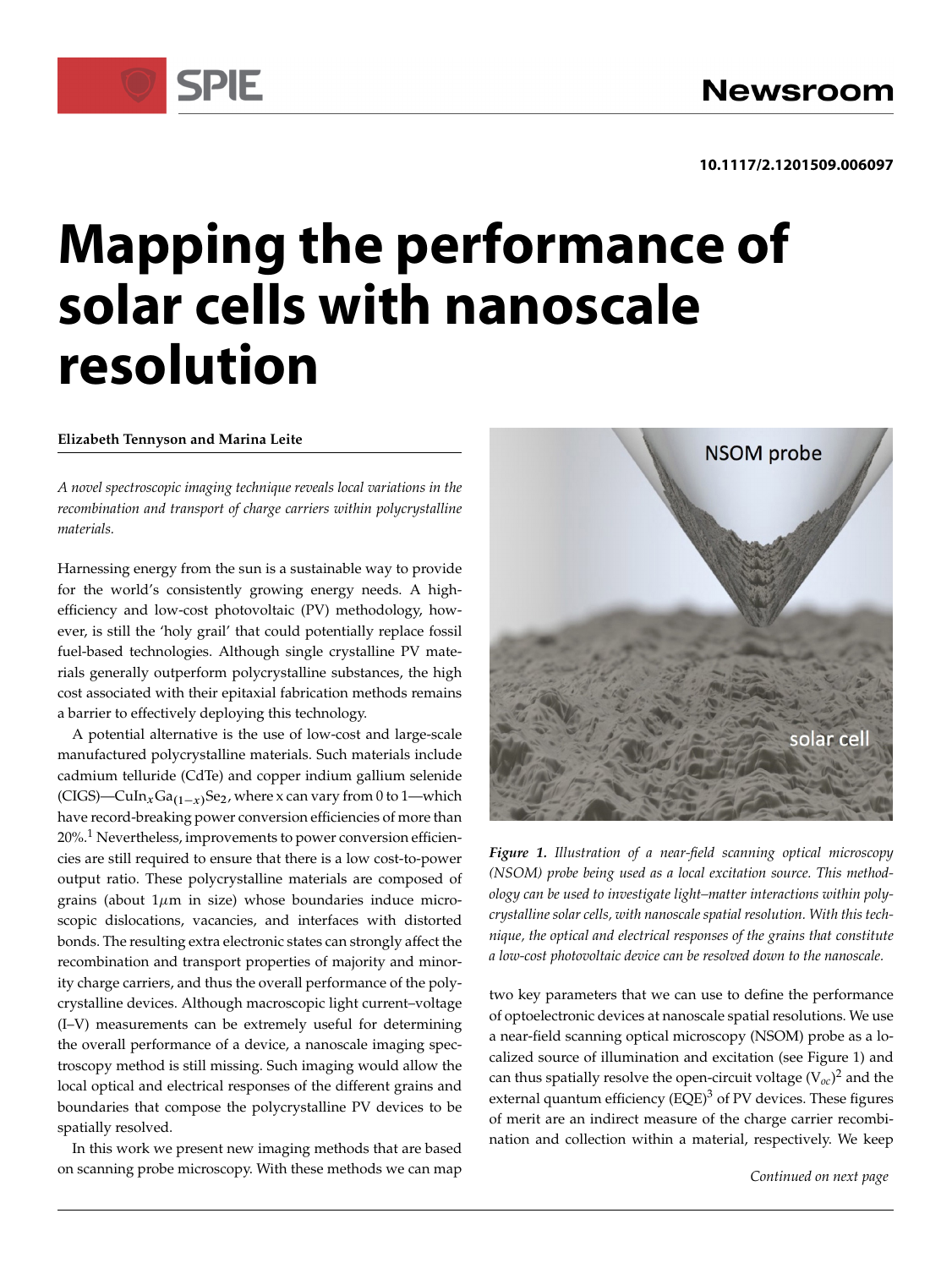

## Newsroom

**10.1117/2.1201509.006097 Page 2/3**

the distance between the probe and the sample surface so that it is considerably less than the wavelength of the light. We are therefore able to map the functionality of solar cells with true nanoscale resolution.

At present, the  $V_{0c}$ —the maximum voltage that is available from a PV device, and an indirect measure of radiative recombination (photon emission) within the material—of CdTe and CIGS polycrystalline solar cells is the main limitation to their use. The V*oc* values of established PV materials are considerably below theoretical predictions.<sup>4</sup> This is a direct consequence of their high dark-current densities. We can use our new technique, however, to resolve local V*oc* variations within grains and along grain boundaries, which cannot be resolved with macroscopic light I–V measurements. As such, we are able to reveal how the different types of interfaces that compose the thin films affect the recombination processes within the material.

We have conducted a set of experiments in which we implemented illuminated Kelvin probe force microscopy (KPFM)<sup>5,6</sup> to measure local V*oc* variations on a PV device, with nanoscale spatial resolution.<sup>2,7</sup> With KPFM—a variant of atomic force microscopy—we can measure the difference in work function between the scanning probe tip and the surface of the solar cell. During illumination, the change in work function is proportional to the quasi-Fermi level energy splitting of the device. The potential difference between the dark and illuminated KPFM scans therefore corresponds to V*oc*. With these tests we were able to spatially and quantitatively resolve variations in  $V_{oc}$  ( $\Delta V_{oc}$ ). The  $\Delta V_{oc}$  image (see Figure 2) shows that certain grain boundaries



*Figure 2. Variations in open-circuit voltage*  $(\Delta V_{oc})$  overlaid on the *topography of a cadmium telluride (CdTe) polycrystalline solar cell. The dashed circles indicate different charge carrier behaviors of two grain boundaries.*



*Figure 3. Map of effective external quantum efficiency (EQE) overlaid on the topography of a CdTe solar cell. These measurements were acquired using an NSOM probe (diameter of 200nm, illumination source of wavelength 850nm) as a local source of excitation. The EQE is consistently higher at the grain boundaries than at the cores. This indicates that charge carriers are preferentially transported via the interfaces between grains.*

(i.e., with  $\Delta V_{oc}$  less than 0) act as centers for non-radiative carrier recombination and cause the total V*oc* of the device to decrease. Other boundaries (with  $\Delta V_{oc}$  equal to 0), however, behave in a similar way to the grains that compose the thin film and they do not degrade the device. Furthermore, once our experimental setup was calibrated, it was possible to infer the absolute V*oc* value and to resolve variations with a spatial resolution of less than 100nm.

With our realization of nanoscale EQE measurements, we are able to probe how the boundaries within polycrystalline solar cells affect charge transport. Measuring the EQE of the devices is important because it dictates what fraction of local charge carriers are excited and subsequently collected via the electrical contacts. We illuminate the device with selected wavelengths through our NSOM probes so that the EQE can be spatially and spectrally resolved (see Figure 3). Our nanospectroscopy method thus yields information regarding the generation and collection efficiency of electronic charge within the polycrystalline grains. With this knowledge we can correlate electrical and structural properties so that higher-performance next-generation devices can be engineered.

We have demonstrated a novel spectroscopy technique with which we achieve unprecedented spatial resolution. We can use this approach to probe the local optical and electrical response of heterogeneous materials that compose polycrystalline solar cells. It should be possible to adapt our nanoscale imaging method to any PV material (e.g., perovskites and